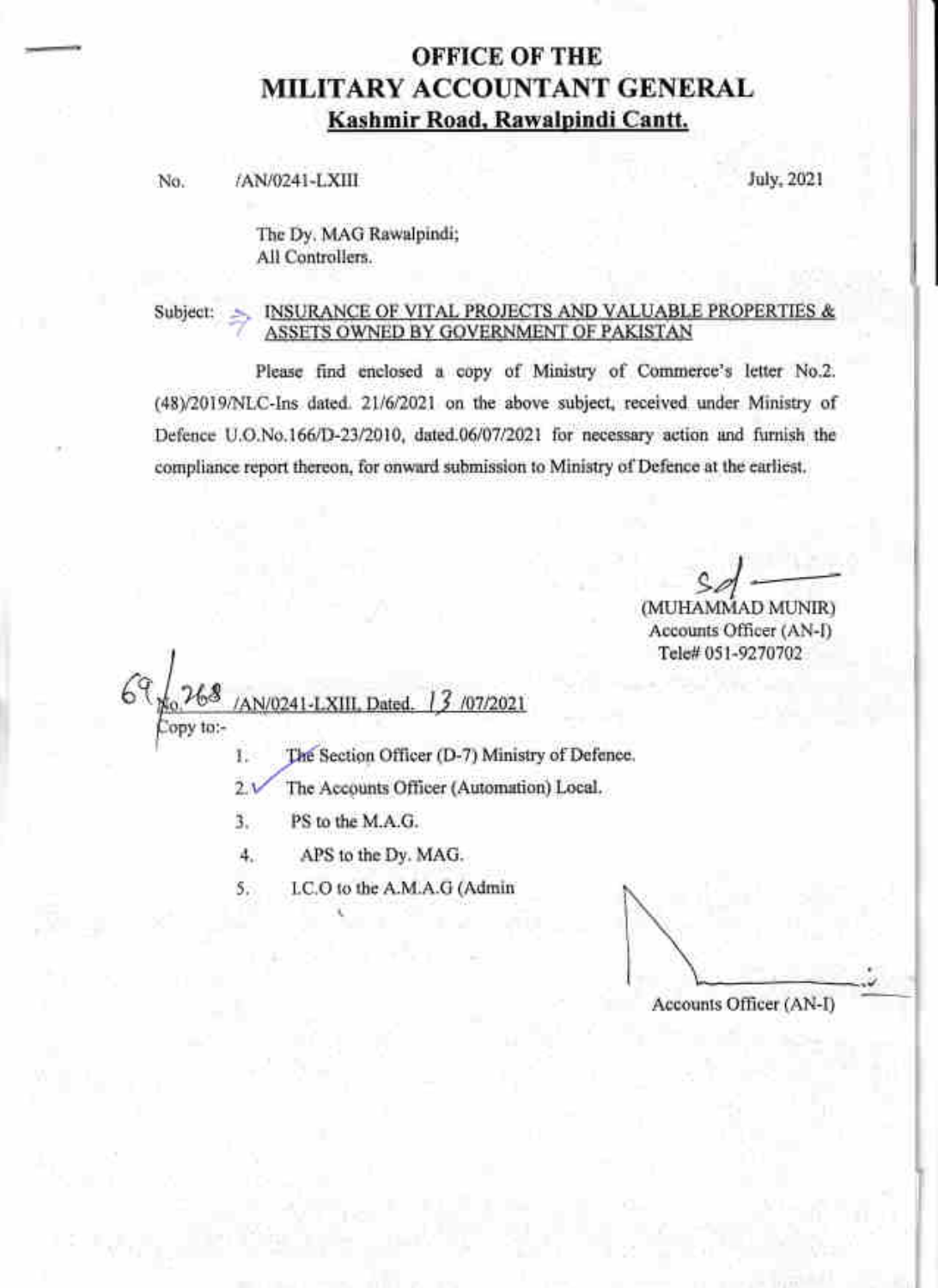m

# **GOVERNMENT OF PAKISTAN** MINISTRY OF DEFENCE (DEFENCE DIVISION)

Subject:-

# INSURANCE OF VITAL PROJECTS AND VALUABLE PROPERTIES & ASSETS OWNED BY GOVERNMENT OF **PAKISTAN**

Kindly find enclosed a copy of Ministry of Commerce's letter No.2(48)/2019/NICL-Ins dated 21<sup>st</sup> June, 2021 on the above cited subject for further necessary action and submission of a compliance report thereon.

an Alib **Officer** 

- 1. Military Accountant General, PMAD, Rawairindi
- 2. Surveyor General, Survey of Pakistan, Rawa indi-
- 3. Director General, ML & C, Rawaipindi
- 4. Director General, FGEI (C/G) Dte, Rawalpin i
- 5. Director General, PMSA, Karachi
- 6. Director General, PASB, Rawalpindi
- 7. Directorate General, ISI, Islamabad
- 8. Director Admin, JSHQ, Chaklala, Rawalpindi
- 9. SD Directorate (SD-1), GHQ, Rawalpindi
- 10. ACAS (Admin), AHO, Islamabad
- 11. ACNS (Admin & Pers), NHQ, Islamabad
- 12. National Defence University, Islamabad

MoD's u.o. No. 166/D-23/2010 dated 6th July, 2021

Copy to:

- PS to AS-I 主.
- APS to JS-III Ħ.



Selament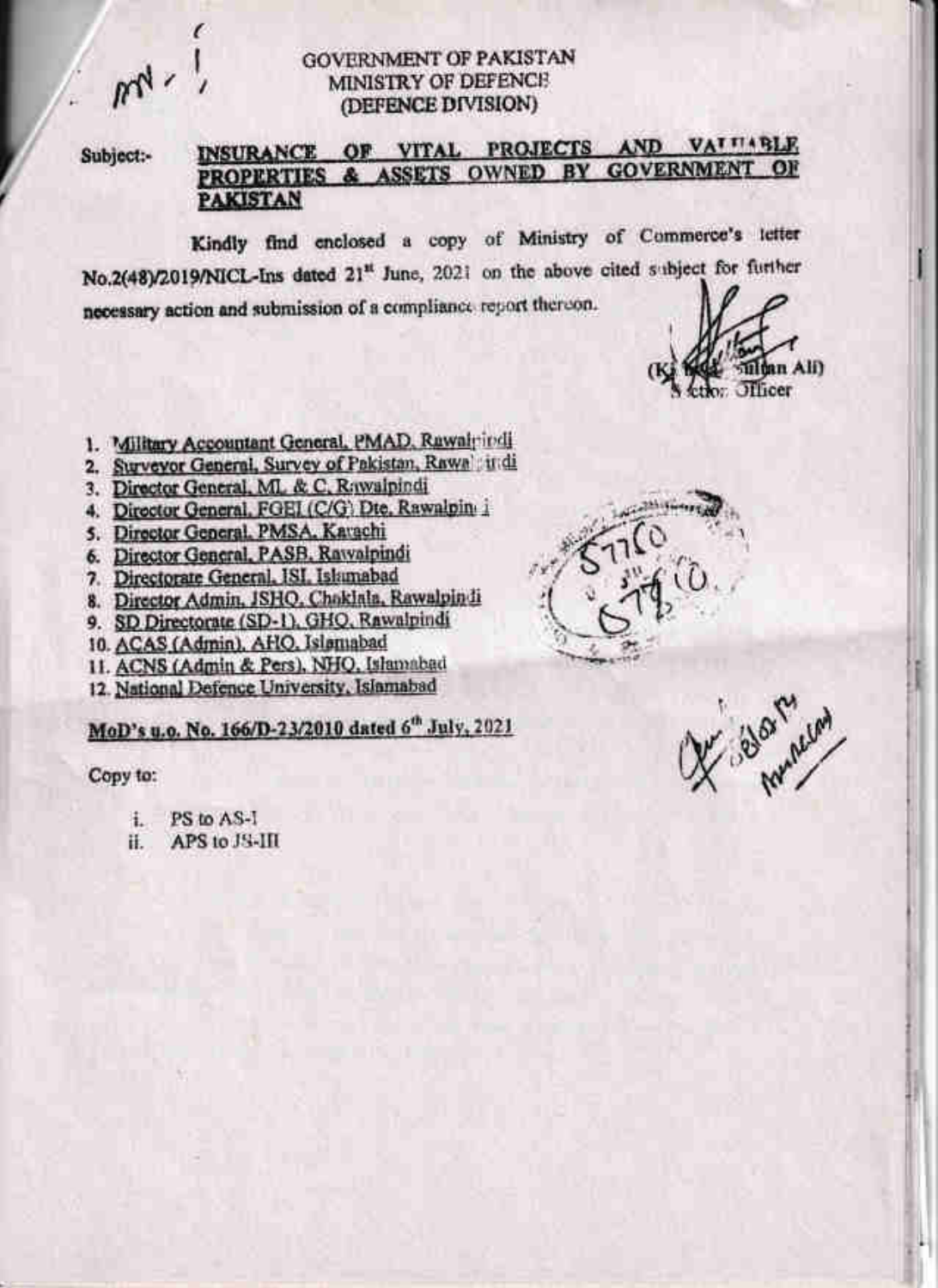

 $4 - 547214$ 

 $-151$ 

constitution in and the

No. 2(48)/2019/NICL-Ins **Government of Pakistan Ministry of Commerce** 

be arculare

HAISIHII

Islamabad, the 21st June, 2021

 $15 - 111$ 

#### PROJECTS **VITAL** OF **INSURANCE SUBJECT:**  $\alpha$ **GOVERNMENT** OWNED BY **PROPERTIES PAKISTAN**

I am directed to refer to this Ministry's O.M. of even number dated 14-07-2009 and 05-10-2020 (copies enclosed) on the above subject wherein all concerned were directed to ensure compliance of Section 166 read with Section 156 of Insurance Ordinance, 2000, which requires Federal and Provincial Governments to place all insurance business relating to public property with National Insurance Company Limited  $(NICL)$  only,  $\sim$ 

It has been noticed with grave concern that most of the Government 2. functionaries working in the Federal and Provincial Governments on one hand, are not aware of the above statutory requirement and on the other hand, Government organizations/ entities under the guise / cover of PPRA Rules, opt for tendering for procurement of insurance services from private sector insurance companies instead of placing their insurance business with NICL in violation of the provisions of the Insurance Ortinance, 2000. This has led to loss of revenue to the Government of Pakistan and the public assets, non-compliance of these provisions also results in personal liability of the concerned functionaries. **TRINING** 

Further, Ministry of Law and Justice vide their O.M. No. 82/2020-Law-T 3. dated 12.05.2020 (Annex-I) has also clarified that "substantive law (statute) takes precedence over subordinate law / delegated legislation (rules) or a general principle of law... Therefore, the insurance ordinance, 2000 should be implemented for insurance of Government property which falls within the definition of "public property" as defined in section 166(2) of Insurance Ordinance, 2000".

HALLMART IS WELD MAY C

 $\frac{1413}{56}$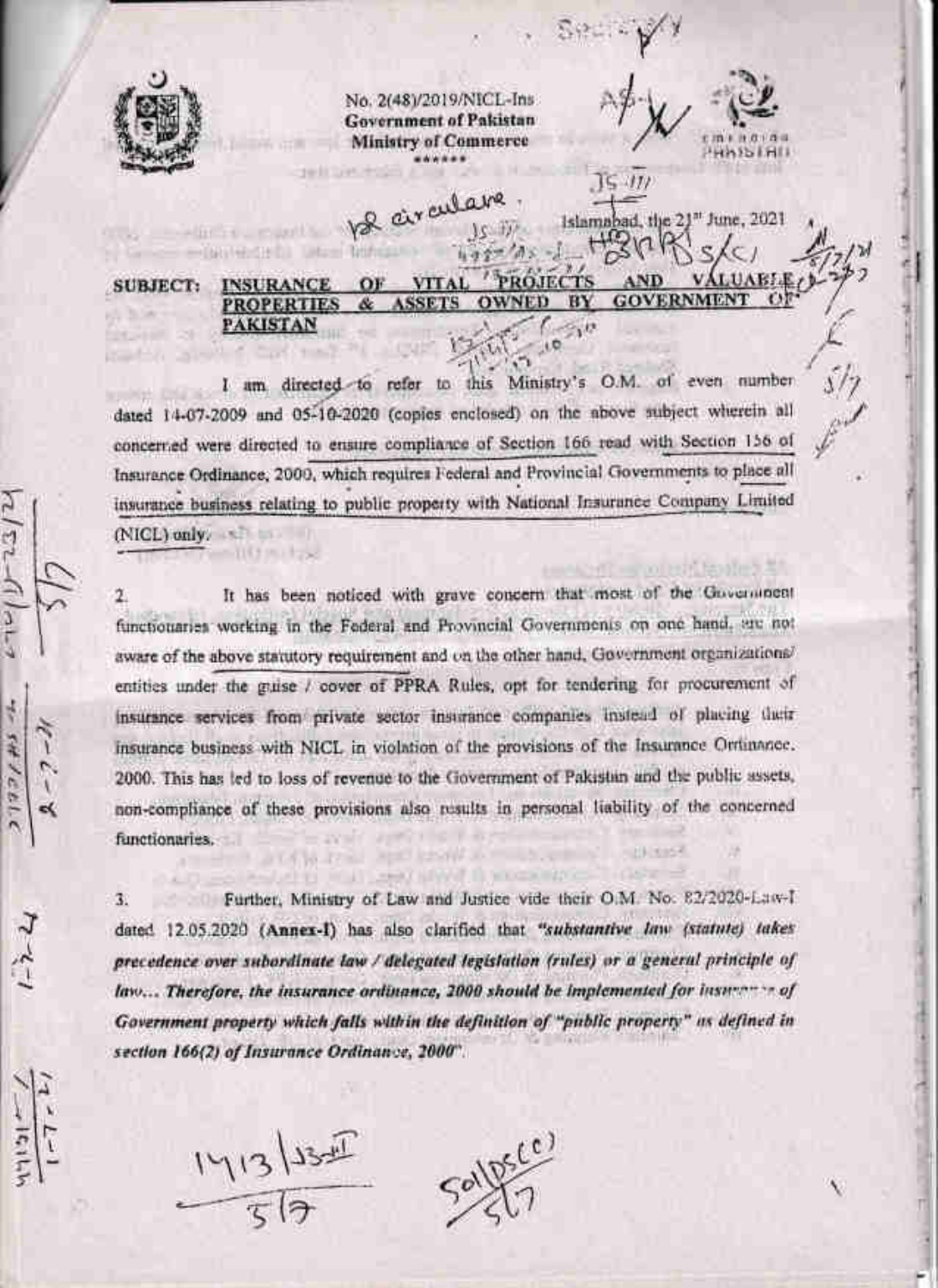With a view to ensure compliance with the law and avoid further financial loss to the Government of Pakistan, it is once again reiterated that:-

- The enclosed copy of the relevant Sections of the Insurance Ordinance, 2000. a. may be disseminated among all concerned under administrative control of your Ministry/Division (Annex-II);
	- A list of all insurable public properties/assets, as defined /required under the aforesaid law, held under the administrative control of the Ministry and its attached / sub-ordinate departments, be furnished directly to National Insurance Company Limited (NICL), 3<sup>rd</sup> floor NIC building, Abbassi Shaheed Road, Karachi; and
	- Respectives of internal audit departments be sensitized to check and ensure compliance of these mandatory requirements of law.

Kindly acknowledge receipt and compliance.

## Encl. As above

 $5.$ 

Ъ.

c.

(Mirza Hascell Baig) Section Officer (Ins/Ser)

# All Federal Ministries/Divisions

**All Provincial Chief Secretaries** 

The Secretary, Ministry of Planning, Development and Special Initiatives, Islamabad. The Chairman, National Highway Authority (NHA), Islamabad

**JENNIO LI LIGHT** 

### Copy to:-

**MAY** 

| ī.    | Auditor General, Office of Auditor General of Pakistan Revenues (AGPR),          |
|-------|----------------------------------------------------------------------------------|
|       | Islamabad with the request to issue instructions / directions to all Federal and |
|       | Provincial Auditors to ensure during the audit that all Government entities      |
|       | are following the above statutory directives.                                    |
| îi.   | Chairman, Securities and Exchange Commission of Pakistan, Islamabad.             |
| iii.  | Secretary, Communication & Works Dept., Govt. of Punjab, Lahore.                 |
| ī٧.   | Secretary, Communication & Works Dept., Govt. of Sindh, Karachi.                 |
| v.    | Secretary, Communication & Works Dept., Govt. of KPK, Peshawar.                  |
| vi.   | Secretary, Communication & Works Dept., Govt. of Baluchistan, Quena.             |
| vii.  | Secretary, Communication & Works Dept., Govt. of AJK, Muzaffarabad.              |
| viii. | Secretary, Communication & Works Dept., Govt. of GB, Gilgit.                     |
| tx.   | Chairman, Planning & Development Dept., Govt. of Punjab, Lahore.                 |
| x.    | Chairman, Planning & Development Dept., Govt. of Sindh, Karachi.                 |
| xi.   | Chairman, Planning & Development Dept., Govt. of KPK, Peshawar.                  |
| xü.   | Chairman, Planning & Development Dept., Govt. of Baiuchistan, Quetta.            |
| xiii. | Chairman, Planning & Development Dept., Govt. of AJK, Muzaffarabad.              |
| xiv.  | Chairman, Planning & Development Dept., Govt. of GB, Gilgit.                     |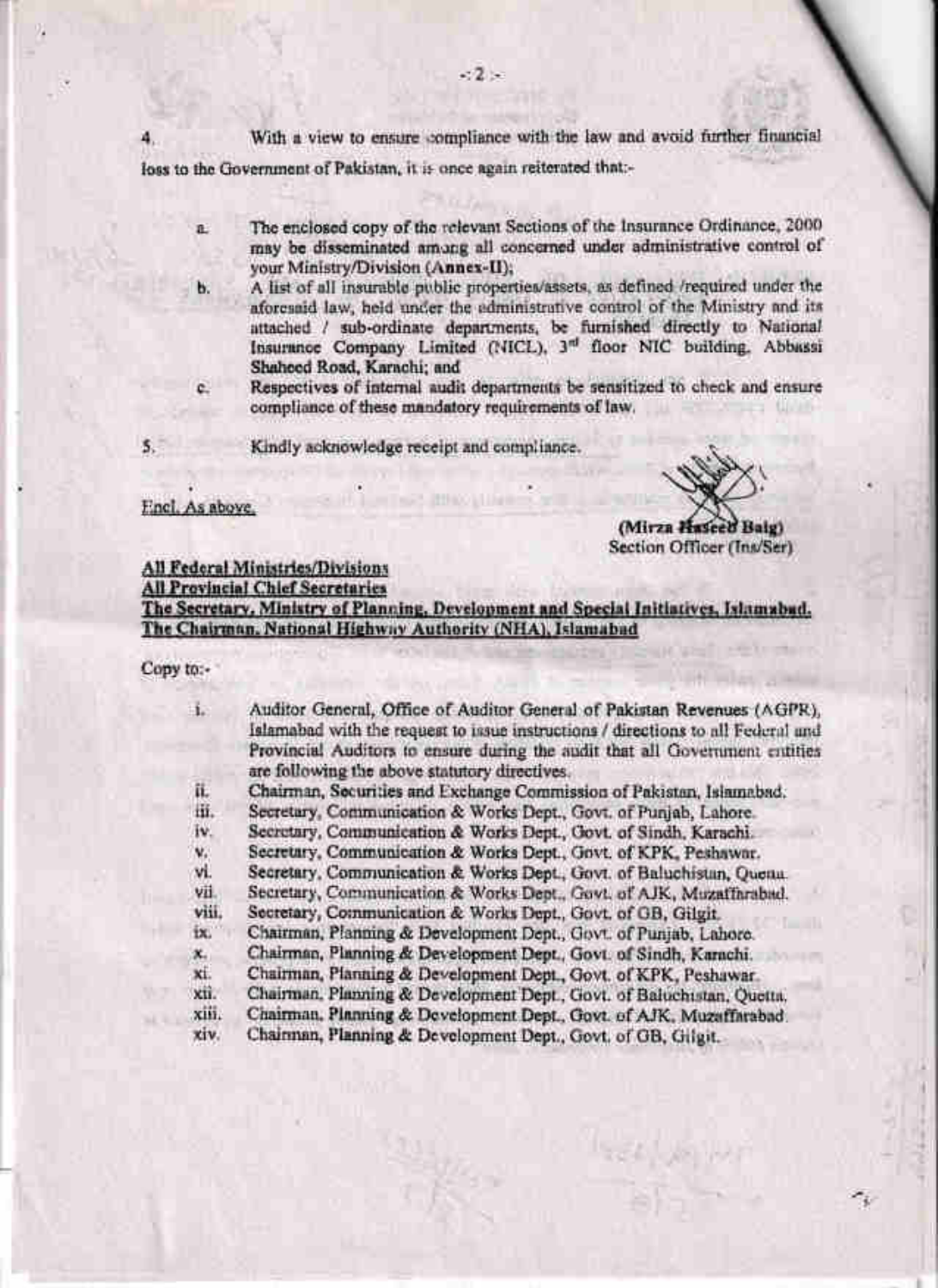

**Government of Pakistan Ministry of Commerce** (Insurance Section)



a,

No. 2(48)/2019/NICL-Ins.

Islamabad, the 5<sup>th</sup> October, 2020.

# **OFFICE MEMORANDUM**

#### **VALUABLE** AND **PROJECTS INSURANCE** OF **VITAL SUBJECT: GOVERNMENT OF OWNED BY PROPERTIES ASSETS PAKISTAN**

Reference is invited to this Ministry's O.M. of even number dated 14.07.2009 (copy enclosed for ready reference) on the above subject wherein all concerned were directed to onsure compliance of Section 166 read with Section 156 of Insurance Ordinance, 2000, which requires Federal and Provincial Governments to place all insurance business relating to public property with the National Insurance Company Limited (NICL) only.

It has been noticed with grave concern that most of the Government  $2.$ functionaries working in the Federal and Provincial Governments on one hand, are not aware of the above statutory requirement and on the other hand, Government organizations' entities under the guise / cover of PPRA Rules, opt for tendering for procurement of insurance services from private sector insurance companies instead of placing their insurance business with NICL in violation of the provisions of the Insurance Ordinate. 2000. This has led to loss of revenue to the Government of Pukistan and the public assets, non-compliance of these provisions also results in personal liability of the concerned functionaries.

 $1$ Further, Ministry of Law and Justice vide their O.M. No. 82/2620-Law-I dated 12.05.2020 (Annex-I) has also clarified that "substantive law (statute) takes precedence over subordinate law / delegated legislation (rules) or a general principle of law... Therefore, the insurance ordinance, 2000 should be implemented for insurance of Government property which falls within the definition of "public property" as defined in section 166(2) of Insurance Ordinance, 2000".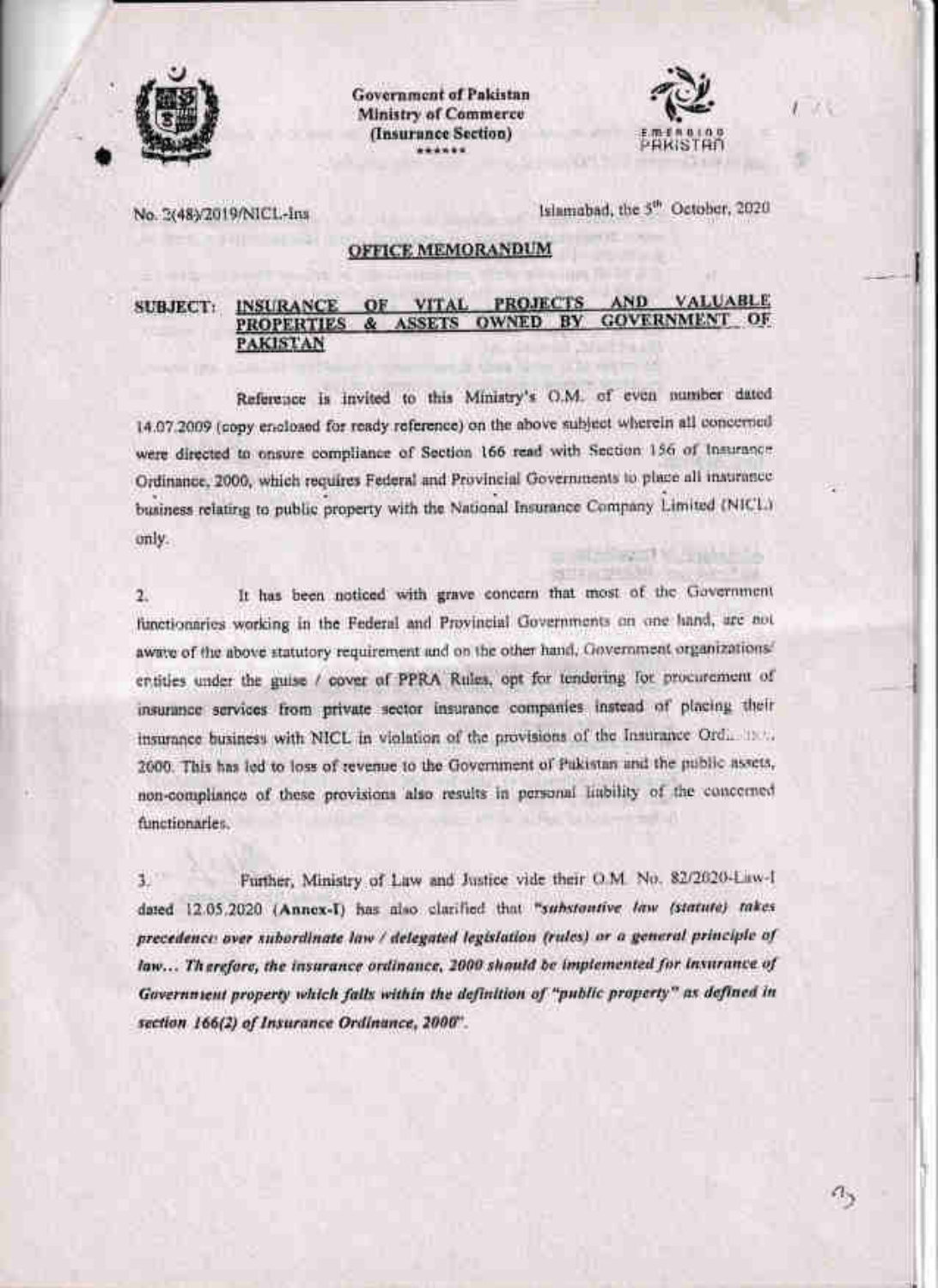With view to ensure compliance with the law and avoid further financial

loss to the Governmat of Pakistan, it is once again reiterated that:-

- The relosed copy of the relevant Sections of the Insurance Ordinance, 2000 may a disseminated among all concerned under administrative control of your finistry/Division (Annex-II);
- A li of all insurable public properties/assets, as defined /required under the aforaid law, held under the administrative control of the Ministry and its atta ed / sub-ordinate departments, be furnished directly to National Ins nee Company Limited (NICL), 3<sup>rd</sup> floor NIC building. Abbassi Shaed Road, Karachi; and

Re-ctives of internal audit departments be sensitized to check and ensure coriance of these mandatory requirements of law.

(Quiser Khan Khattak)  $O/C$  Deputy Secretary (1&C) Ph. 051-910401"

# All Federal, Matrics/Divisions All Provincia' lef Secretaries

Copy to:-

4

 $\overline{\mathbf{a}}$ 

Tw.

 $\hat{\mathbf{U}}_n$ 

Encl. As above.

- in Auditor General, Office of Auditor General of Pakistan Revenues (GPR), Islamabad with the request to issue instructions / directions to all ederal and Provincial Auditors to ensure during the audit that all Jovernment entities are following the above instructions regarding insurance ill government properties / assets in letter and spirit.
- Mr. Mahammad Altaf Madraswala, General Manager (Operations), National Insurance Company Limited (NICL), NIC Building, Abbassi Shaheed Road, HL. Karachi with reference to letter No. NICL/OPS/H O/MOC/SEPT-2020/0015 dated 08.09.2020 with direction to follow up with the concerned offices and further course of action on the matter under intimation to this Ministry.

(Quiser Khan Khattak) O/C Deputy Secretary (I&C)

t۸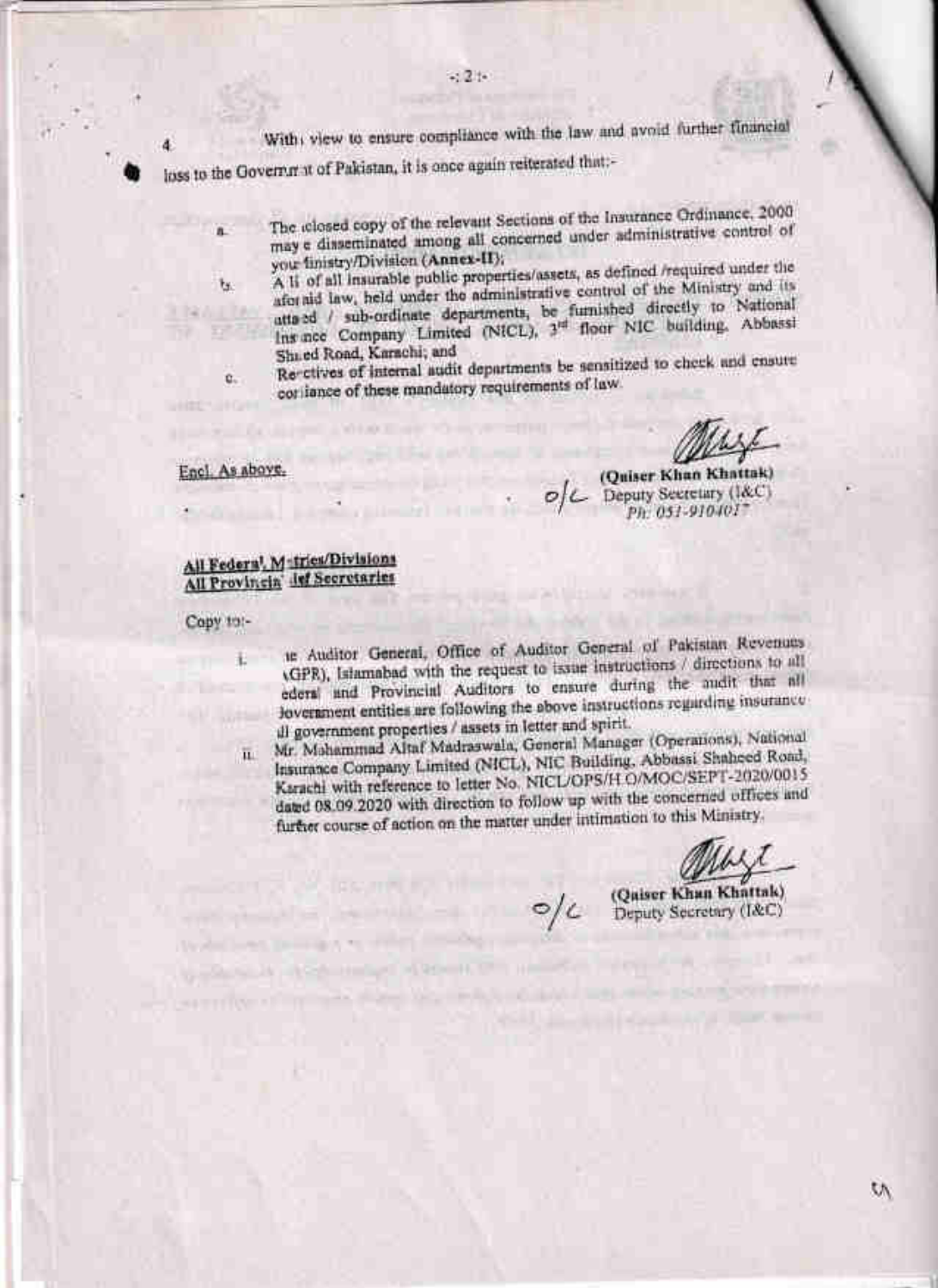

Covernment of Patristan Ministry of Commerce (Insurance Wing)

'Na. 20151/2009-1ns

Islaunthal the 14th July, 2009

# OFFICE MEMORANDUM

SUBJECT:

# INSURANCE OF VITAL PROJECTS, AND VALUABLE PROPERTIES & ASSETS OWNED BY COVERNMENT OF **PAKISTAN**

. The nedyrsigned is directed to draw the attention of all concerport to Section 166 read with Section 156 of Insurance Ordinance, 2000 which requires Fuderal and Panaliteial Governments to place all informate business relating to public property with the NICL only. Any person who insures, and any Insurer which accepts Insurance of, any public property or liability, konscing such insurance to be in contravention of this statutory requirement. shall be guilty of an offerer and any insurar who makes a deficult in samplying with or sets in contravention of any psychomole as the Ontirance, and, where the Insurer is a Company any Director or the Officer of the Company, who is farowingly a party to the default shall be punishable with fine which may extend to one million rupees and , in the case of continuing default, with an additional tine which may extend to Rs. 10,000/for every day during which the default continues.

It has however, been ooticed that most of the government  $\mathbf{z}$ functionaries working in the Ecderal and Provincial Covernments are ignorant of the above statutory requirement. This has not only ted to heavy loss of receive to the government but also exposed the public assets to irreportion risk, liesides, non-compliance of these provisions also results into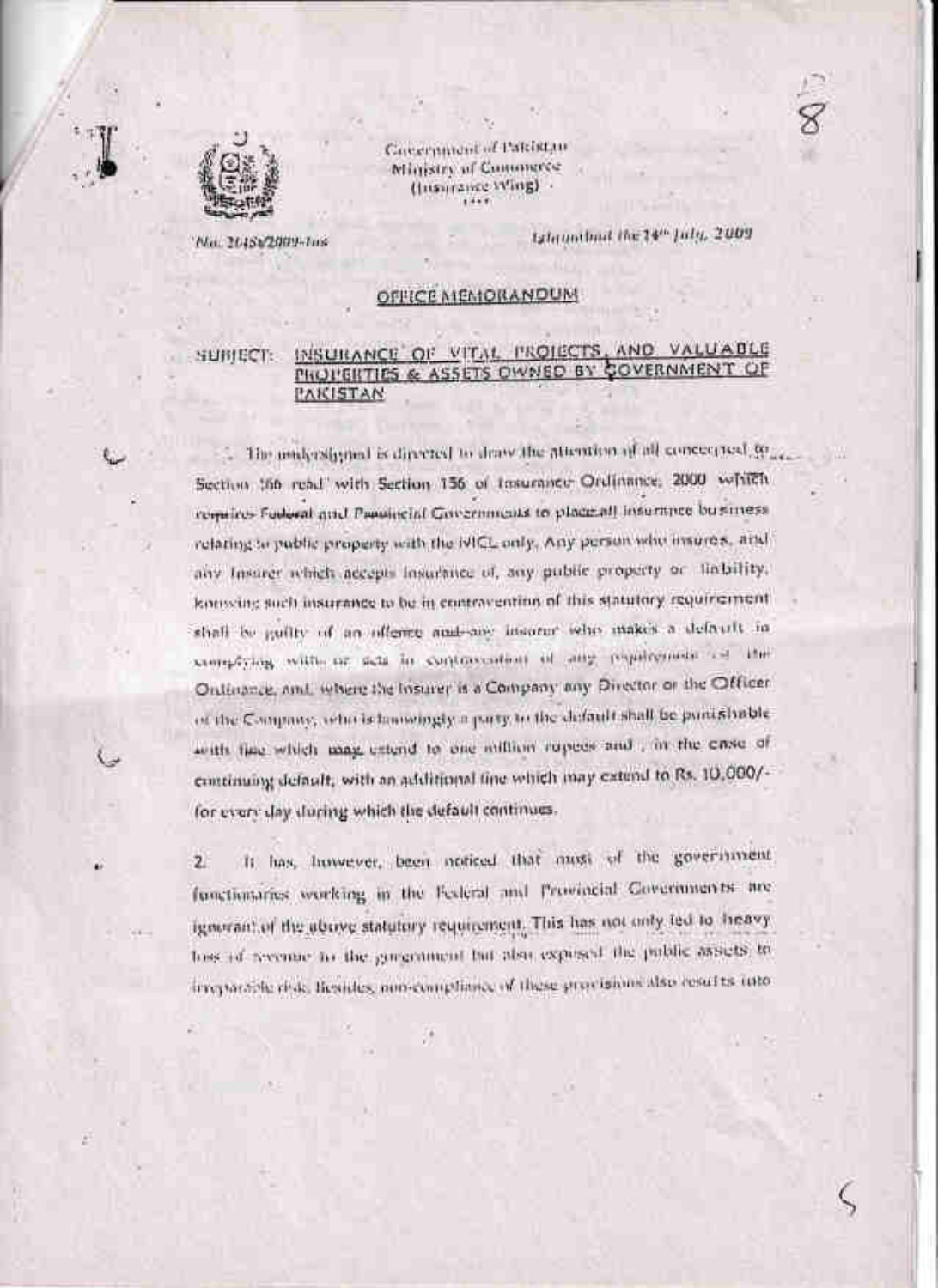personal liability of the emectand functionaries, with a view in gustine compliance with the law and avoid further financial loss to the government.

it is requested that -

ä.

B.

 $\mathcal{C}_{\mathcal{A}}$ 

O

the enclosed eagle of the relevant Sections of the Insurance. Ordinance, 2010 may be disseminated among all enneerned under administrative antrol of your Ministry/Division.

a list of all insurable public properties/assets, as defined Proprieed under the aforesaid taw, held under the administrative control of the Ministry and its attached /subindinate departments, be furnished directly to National Insurance Company Limited 3% floor NIC building Abbassi Shaheed Road, Karachi; and

make it a point of their internal agulit to chuck and ensure compliance with this mandatory requirement of law. A separate reference has also been made to the Accountant General of Pakistan for making it a part of the annual auxilit of all Federal and Provincial ministries/ departments, as well.

> (Arshalt Farid-Khant Deputy Sacrethry Ph: 9208570

L. All Federal Ministries/Oivisions ii. All Provincial Chief Secretaries-

<sup>1-Copy</sup> to Mr. Mulmonad Altal Madraswala, Marketing & Business Development Department, National Insurance Company Limited 3nd floor NIC building Abbassi Shaheed Rand, Karachi with reference to letter No. NICL/HO/MedID/U9/07/0031 dated 6-7-2009 with direction to follow up with the concerned office further action on the matter under intimation to this Ministry.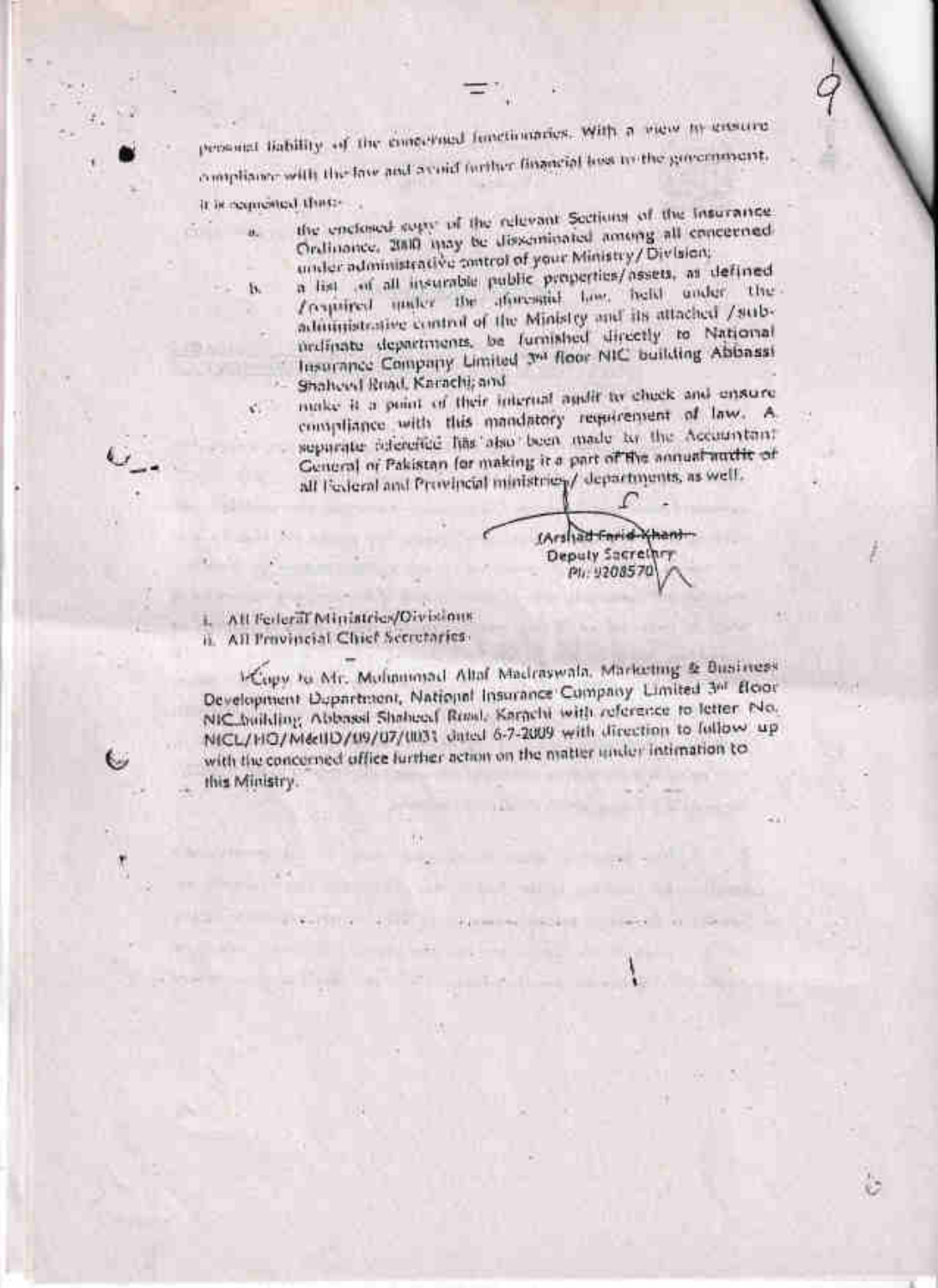#### **GOVERNMENT OF PAKISTAN** MINISTRY OF LAW AND JUSTICE \*\*\*\*\*\*\*

No. 82/2020-Law-I

Islamabad, the 12th May, 2020.

### OFFICE MEMORANDUM

Subject: -

#### COMPLAINT UNDER SECTION 20/21 OF SECP ACT 1997 INSURANCE WITH SECTION 166 OF THE **READ** ORDINANCE-2000,

The undersigned is directed to refer to the Ministry of Commerce's O.M. Ne. 2(48)/2019/NICL-ins. dated 27-01-2020 on the subject noted above and to state that Section 166 (3) of the insurance ordinance, 2000 tales precedence over:

- a) Punjab Regulatory Authority Act, 2009, since under Article 143 of the Constitution of Pakistan, 1973 any provision of an Act of a Provincial Assembly if it is in conflict with any provision of an Act of Parliament, the Act of Parliament/ provision of an Act of Parliament shall prevail. Since Insurance ordinance is a federal law therefore it shall prevail over conflicting Provincial law.
- b) Public Procurement Rules, 2004 since there is no mandatory provision in the PPRA Ordinance, 2002, pursuant to which PPRA Rules, 2004 were made, which make it mandatory for public sector companies to make procurement though<br>competitive bidding. On the other hand, the insurance Ordinance, 2000 contains a mandatory provision requiring public sector companies to procure insurance for public property from NICL. Nor there is any prohibition in the PPRA Ordinance prohibiting public sector companies from making procurements from any particular agency.

In addition to the above, substantive law (statute) takes precedence over subordinate law/delegated legislation (rules) or a general principle of law (see Pearl Continental vs Govt of NWFP 2005 PLD 25 and Mchammad Younas Sheikh vs FOP 2006 PTD 1036). Accordingly, provisions of the Insurance Ordinance, 2000 should be followed and implemented in letter and upirit

3. Furthermore, the Insurance Ordinance, 2000 is a special law on insurance whereas PPRA Ordinance, 2000 is a general law on procurement. The Superior Courts in: PLD 1985 SC 159, 2013 SCMR 85, 2017 SCMR 1218 and PLD 2018 SC 322 have held that a special law always prevails over a general law. Therefore, the insurance Ordinance, 2000 should be implemented for insurance which falls within the definition of "public property" as defined in section 166 (2) of Insurance Ordinance, 2000.

(Muhamm *<i><u>BAbbassi</u>* Section Officer

Ministry Commerce, (Dr. M Baqir Jahanzeb), Section Officer (Ins), Government of Pakistan, Islamabad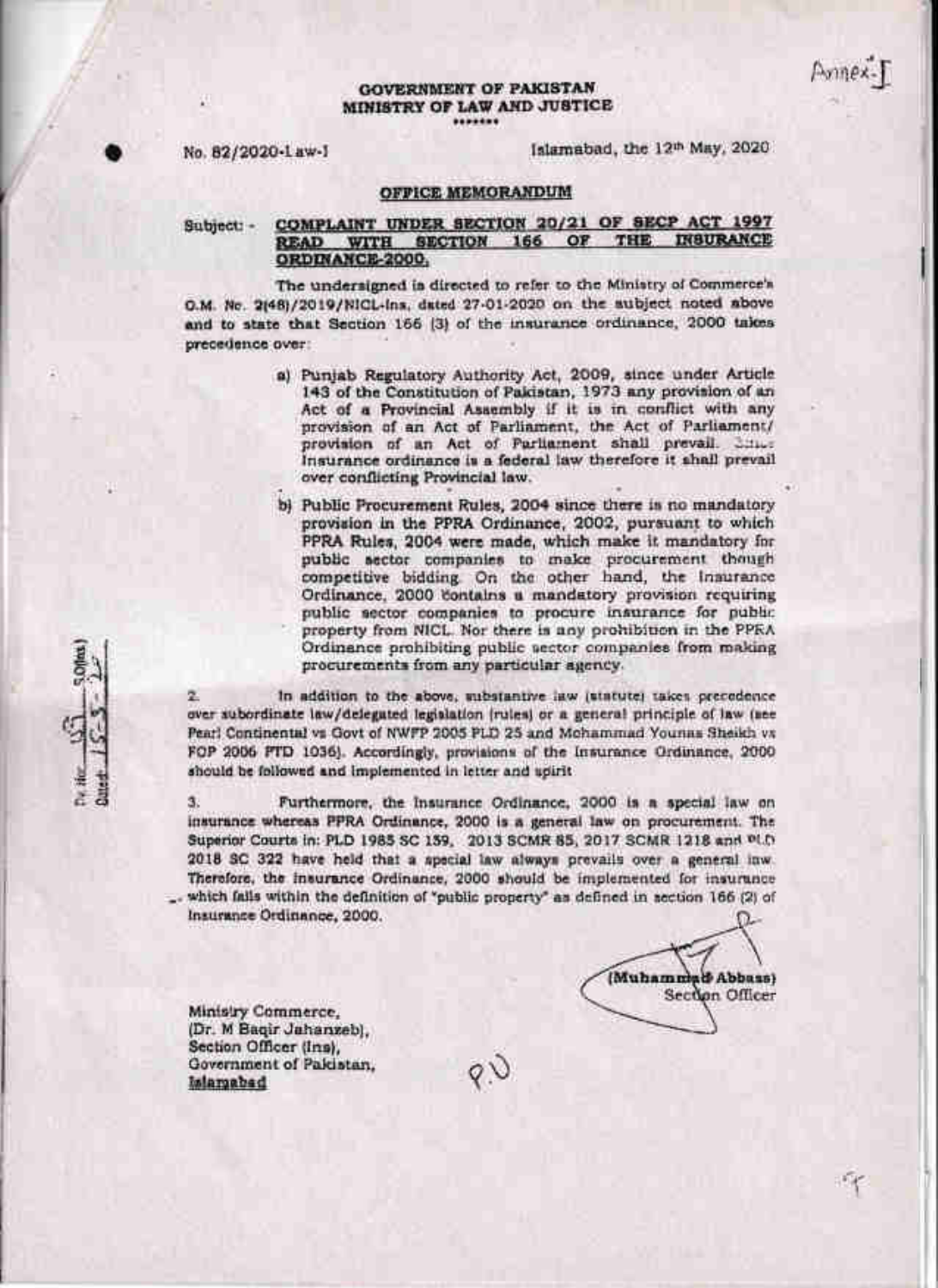Amnex-11

## Insurance Ordinance, 2000

# PART XIX OFFENCES AND PENALTIES

**The State of Street, and Street, and Street, and Street, and Street, and Street, and Street, and Street, and Street, and Street, and Street, and Street, and Street, and Street, and Street, and Street, and Street, and Stre** insurer who makes default in complying with or acts in contravention of any requirement of this Ordinance, and, where the insurer is a company. any director, or other officer of the company, who is knowingly a party to the default, shall be punishable with fine which may extend to one million rupees and, in the case of a continuing default, with an additional fine which may extend to ten thousand rupees for every day during which the default continues.

166, Insurance of public property. - (1) This section applies to direct nonlife insurance of public property.

 $(2)$ In this section -

> (a) "Company" means the National Insurance Company Limited,<br>
> (b) "public property" means:

 $(ii)$ 

any property, movable or immovable, which belongs to, or the safety of which is the legal responsibility of a

(A) the **Foderal** Covernment, Provincial Government or a rocal authority or statutory corporation, or (B) any company, firm, undertaking, organisation or other institution. establishment which is managed or controlled by the Federal or a Provincial Government or local authority or statutory corporation or in which such Government, by itself or jointly with a local authority or corporation or<br>company managed or controlled by it, holds a controlling financial share or interest or which is specified by the Federal Government for the purposes of this clause; and

a project financed out of an external. loan, or with external aid until it reaches: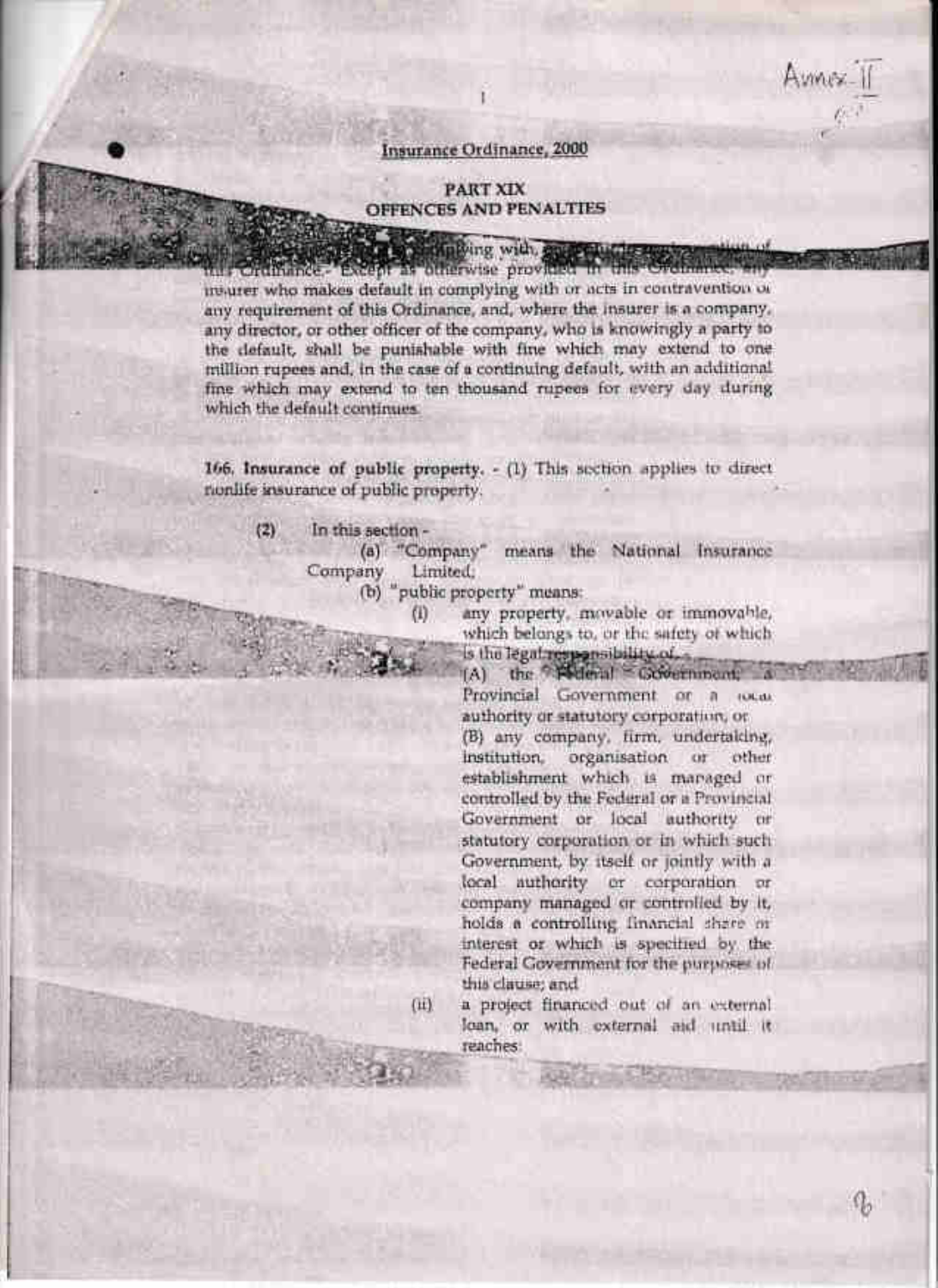(A) in the case of an industrial project, the stage at which it is capable of commencing normal production; and (B) in the case of any other project, the stage at which it is capable of being put to the use for which it is intended; and

(c) "statutory corporation" means a body corporate, other than a company, established or set up by the Federal Government or a Provincial Government in pursuance of any law.

 $\alpha$ 

 $(3)$ 

 $(4)$ 

Subject to the provisions of sub-sections (4) and (5), all insurance business relating to any public property, or to any risk or liability appertaining to any public property, shall be placed with the Company only and shall not be placed with any other insurer: Provided that marine, aviation and transport insurance relating to goods the import of which is financed out of an external loan, or with external aid, needat the option of the importer, be placed with any insuror.

authorised to carry out such insurance business in the country giving the loan or aid.

The Federal Government may -

(a) by order in writing exempt from compliance with subsection (3) any property or liability to which that subsection applies; or

(b) by notification in the official Gazette exclude from the

application of sub-section (3) such property or liability as is specified in that notification.

 $(5)$ If the Company declares in writing that it is not able, by virtue of the operation of a provision of this Ordinance or for any other reason, to enter into a contract of insurance to which sub-section (3) refers, the property or liability which is the subject of that proposed contract of insurance shall be exempted from the provisions of sub-section (3) to the extent of the insurance proposed to be obtained by means of that contract of insurance.

Any person who insures, and any insurer which accepts  $f5$ insurance of, any property or liability, knowing such insurance to be in contravention of sub-section (3), shall be guilty of an offence: Provided that no person shall be in contravention of sub-section (3) by reason only of that subsection becoming applicable to property or liability to which it was not applicable at the time that a contract of insurance in respect of that property or liability was taken out.

 $(7)$ The Federal Government may, by notification in the official Gazette, make rules, regulations and notifications, not